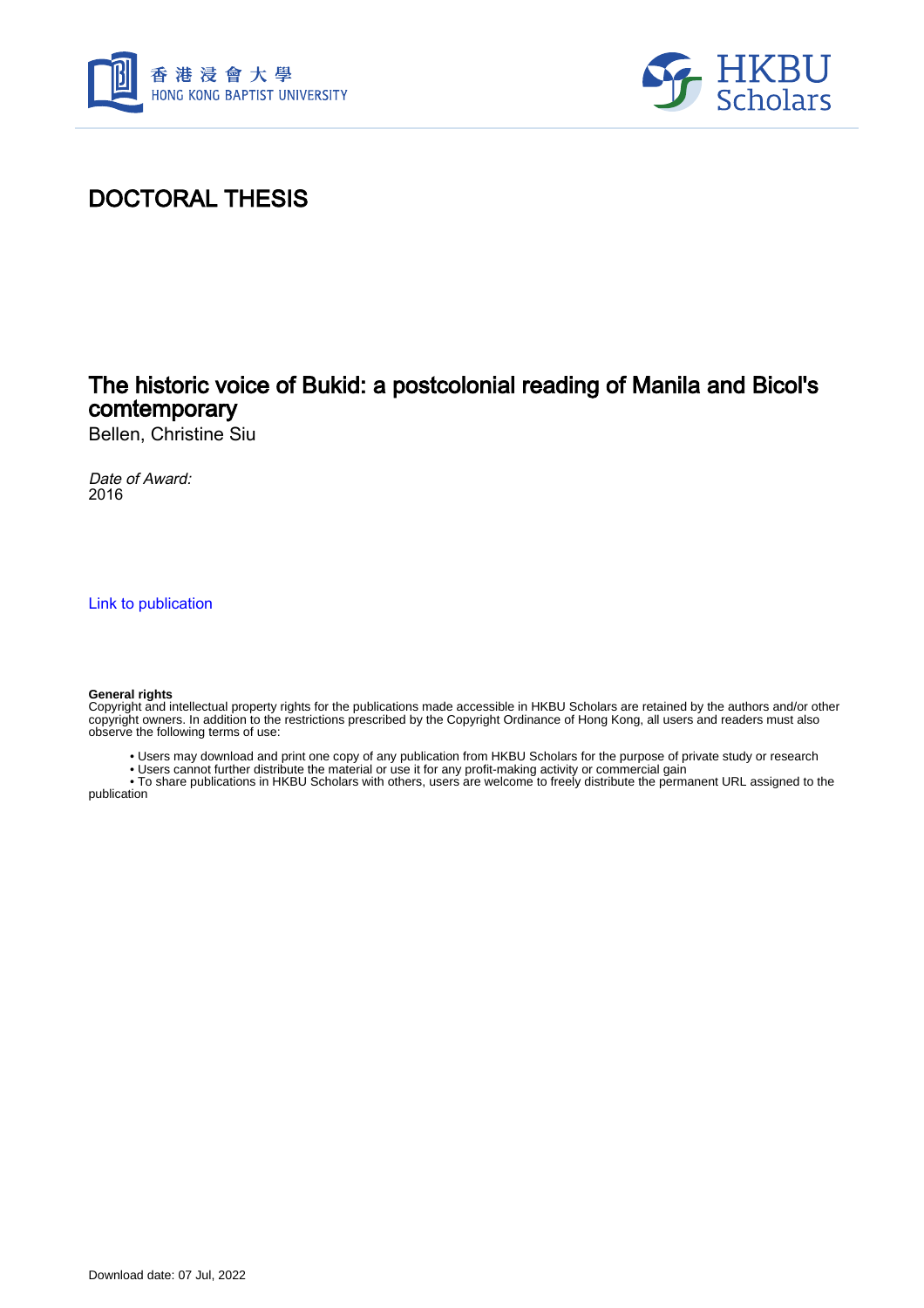### Abstract

Writing the history of children's literature in the postcolonial era remains important, because it serves as the counter-assertion to the history of the child and the history of children's literature dominated by the West. The once-silenced voice of the postcolonial child must resurface in literary criticism, because it asserts the strangeness and otherness that the West has refused to acknowledge and of which it has remained largely ignorant.

The present study offers a postcolonial reading of children's literature in the Philippines in the context of succeeding waves of Spanish and American colonization. In making closereadings of selected works, I analyze the dynamic between metropolitan Manila and provincial Bicol, in the effort to reconfigure operative binaries of city and country still shaping the economic, historical and cultural realities in everyday Filipino/a life. Philippine children's literature remains "Manila-centric"—not only because the capital city retains the monopoly of cultural production nationally, but because it perpetuates the legacy of colonialism in language and educational policy required by elites in the center. By contrast, Bicol represents the power, voice, and authority of the once-marginalized periphery, whereby an alternative to Manila in children's literary discourse has emerged, born out of (as I argue here) a specifically and culturally situated local discourse: that of the *bukid* or mountain. *Bukid* is the Bicol term for the rice field, mountain, and volcano. The iconic mountain-volcano of our region, the Mayon Volcano, represents the power of *bukid* now appearing on the horizon of the metropolitan imaginary. The mountain is speaking back.

Historically, *bukid* has served as a shelter for the marginalized. It also has provided refuge for revolutionaries rebelling against the colonizers based in the center. As an as-yet undertheorized voice linking local landscape to history, the voice of *bukid* is crucial to the study of Filipino/a children's literature, because its very solidity and monumentality are integral to Filipino/a consciousness everywhere. (Every region has its own mountain.) The voice of the *bukid* not only challenges the binarism between the city and the country, but makes a critique of the current centralized system of production impoverishing the regional capacity for children's literature in the Philippines. My personal experience as a Filipina-Chinese woman writing on behalf of our children remains connected to these marginalized spaces seemingly so distant from the metropolitan imagination. According to Gloria Anzaldua, "The work of the *mestiza* consciousness is to break down the subject-object duality that keeps her a prisoner and to show in the flesh and through the images of her work how duality is transcended" (80).